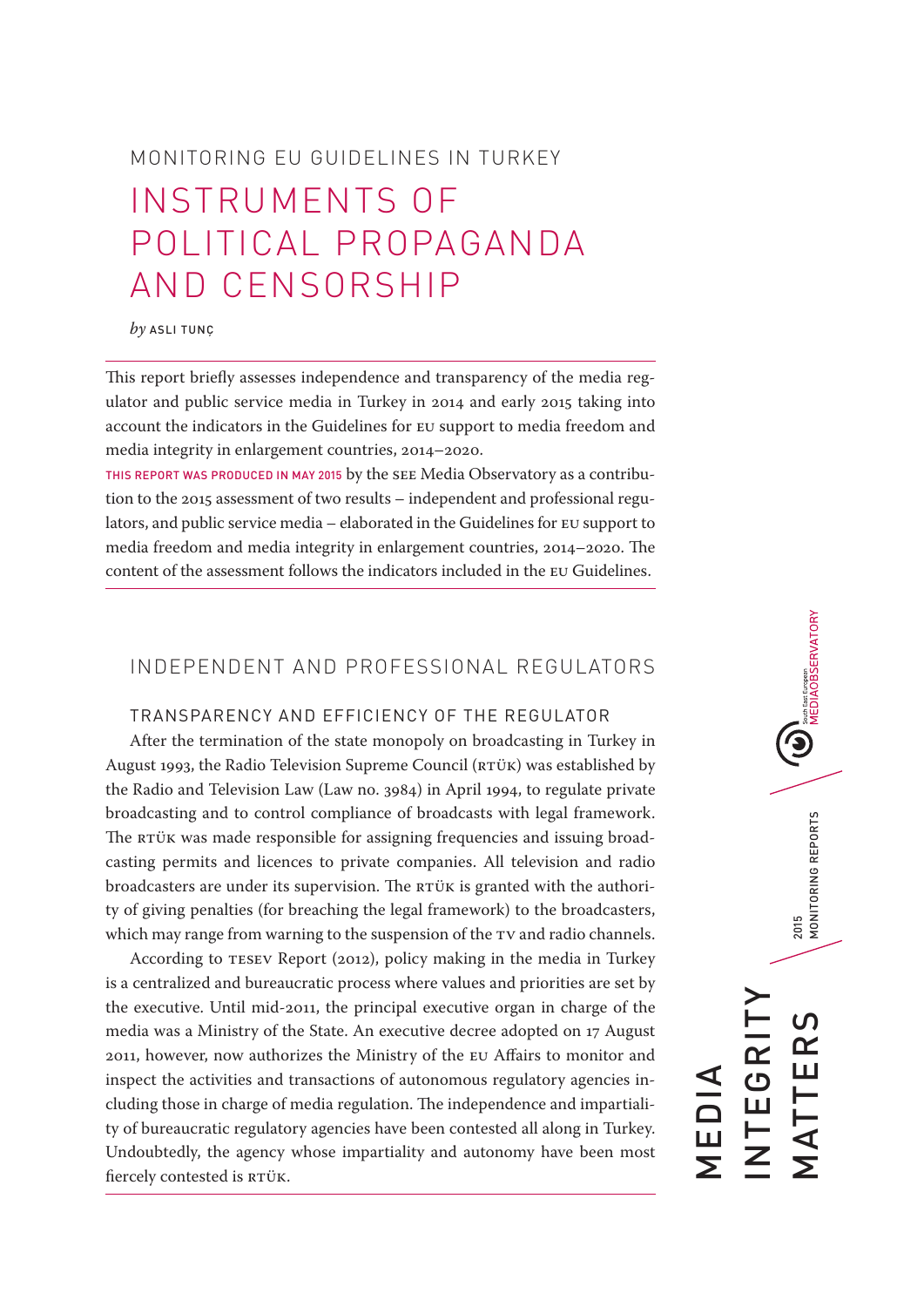RTÜK's independence has been a matter of contention for a long time due <sup>7</sup> to its political composition. The council has nine members elected by the Parliament for a period of six years from a pool of candidates nominated by political parties. The number of nominees proposed by each party is dependent on the number of members it has in the Parliament.

RTÜK is an administrative body with the power to apply fines in proportion to advertising revenue for violations of Turkish broadcasting law, and the power to impose a blackout if specific violations are repeated too often. As a part of crackdown on free media after a corruption scandal was exposed on 17 December 2013, RTÜK, which oversees broadcast media, has fined certain media groups several times and has forced them to publish disclaimers with their reports. Unfortunately, however, the fines and disclaimers that RTÜK imposes are designed to block press freedom and punish those media organizations which disagree with the government. RTÜK also fined broadcasters that showed live footage of the Gezi Park protests, reasoning that it encouraged violence and harmed "the physical, moral and mental development of children and young people." The Justice and Development Party (AKP) has used its effective control of the regulator to control coverage on independent networks.

## AUTONOMY OF THE REGULATOR

Though defined in the constitution and its founding law as an autonomous public legal entity, RTÜK lacks the mandate to develop its own principles and the power to regulate. Instead, it is expected to operate within the substantive boundaries drawn by the Parliament and its powers are limited to sanctioning the media.

RTÜK is a member of the European Platform of Regulatory Agencies (EPRA) and participates actively in this network. The Agency has modern premises and is well equipped.

The work of RTÜK is quite transparent even if there is always room for improvement on how to make decisions and processes easily accessible to the public. The government interference with regulator's independence is reflected in the fact that the Parliament appoints its members of the board on the proposal of political parties, and also the agency takes action against the media critical to the government.

The budget submitted to Parliament is first assessed by the Planning and Budget Commission and finalised in a session of the General Assembly in a fiscal plan. The regulator prepares its own budget in accordance with its annual activities and income. In cases where it needs additional funding, the amount required is added to its annual budget document submitted to Parliament. The Turkish Court of Accounts (TCA) audits RTÜK. It is a constitutional body with a judicial power and not subject to administrative or political supervision. TCA is also responsible for auditing, on behalf of Parliament, the revenues, expenditures and property of government offices operated under the general and annexed budgets.

There is no good track-record of the regulator in terms of its independence, transparency and professionalism.

(RTÜK'S) INDEPENDENCE HAS BEEN A MATTER OF CONTENTION FOR A LONG TIME DUE TO ITS POLITICAL COMPOSITION. THE COUNCIL HAS NINE MEMBERS ELECTED BY THE PARLIAMENT FOR A PERIOD OF SIX YEARS FROM A POOL OF CANDIDATES NOMINATED BY POLITICAL PARTIES.

THE REGULATOR'S

INSTRUMENTS OF POLITICAL PROPAGANDA AND CENSORSHIP 2

AND CENSORSHIP

NSTRUMENTS OF POLITICAL PROPAGANDA

 $\sim$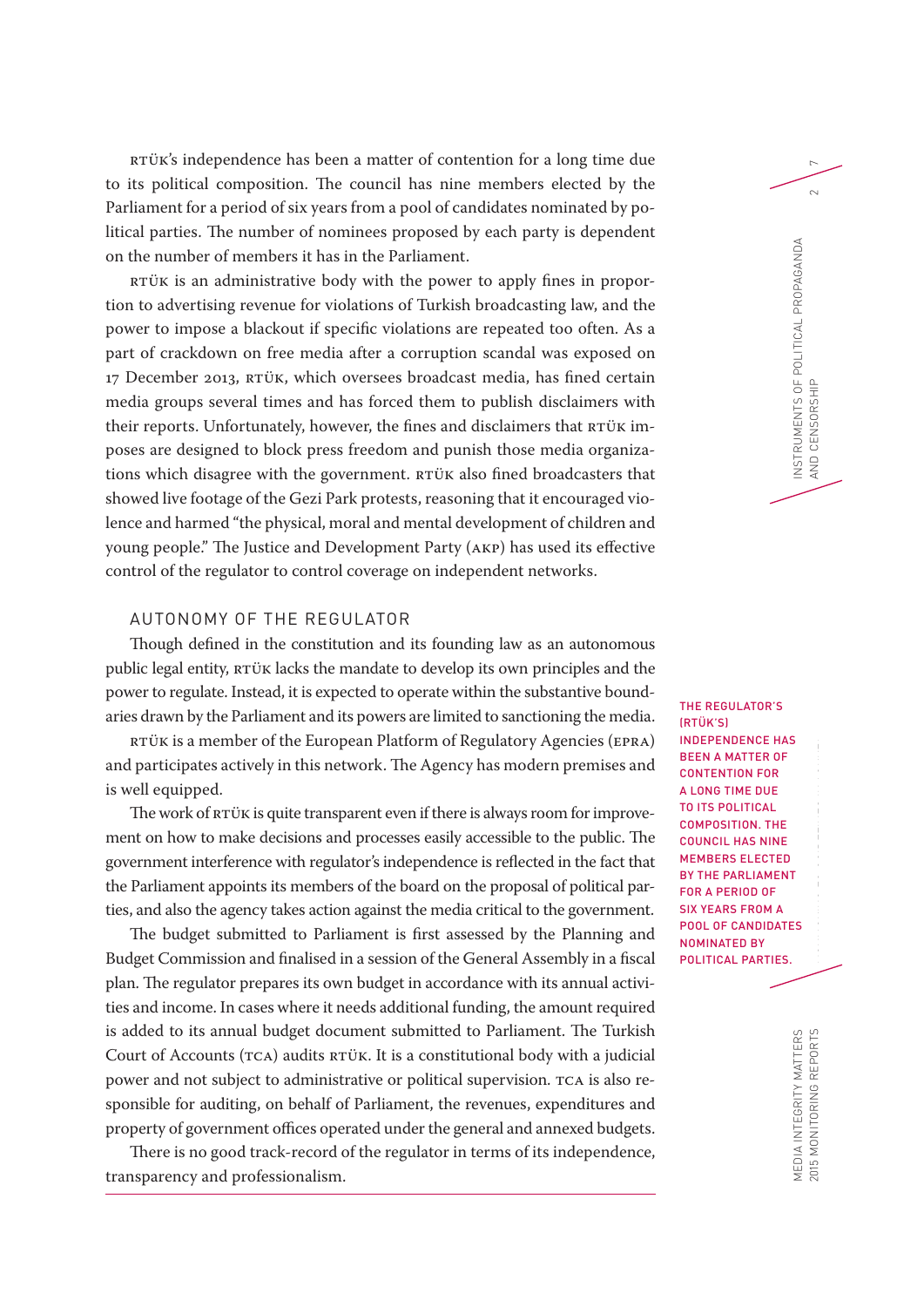## TRANSPARENCY OF MEDIA OWNERSHIP AND ECONOMIC PERFORMANCE

The combination of lack of transparency and cross-ownership has allowed Turkish authorities to undermine the media ownership structure and alter it to their favour. The president, Recep Tayyip Erdogan has taken maximum advantage of the situation to alter the media ownership structure to his favour, leaving the media landscape without any critical perspective. The majority of media conglomerates in Turkey is controlled by businessmen or groups aligned with Erdogan, and effectively operate as "spokespersons" for the government. Turkey's media scene has long suffered from a lack of transparency of ownership, which leaves journalists unclear on what is acceptable to write about and citizens unclear on which media outlets to trust. Regulators have no transparent, credible, and accessible annual records on media ownership. Also serving as economic indicators, tenders' financial reports are opaque and not accessible to public. In 1994, a ban was imposed preventing media owners from participating in public tenders, but it was lifted less than a decade later, after intense lobbying by media groups. A degree of loyalty is also ensured through the distribution of advertising by state-owned companies. The role of public tenders and privatization in maintaining government influence over media cannot be overstated. The prime minister's office controls billions of dollars in projects per year as the chair of the Privatisation High Council (OİB). In 2012, the government issued 46.2 billion USD worth of contracts, with key holding companies with media outlets eagerly bidding. Billions more are distributed through the Housing Development Administration (TOKİ), also run by the prime minister's office.

In recent years, these procurement practices have become even less transparent. Between 2012–2014, amendments to procurement law placed tenders in multiple sectors (including defense, security, intelligence, technology, and railways) outside the purview of the watchdog Public Procurement Authority (KİK) responsible for issuing monitoring reports on public tenders. A change buried in the fourth judicial reform package in 2012 also reduced criminal charges for bid rigging in public tenders.

The Court of Accounts, which is in charge of monitoring and reporting to parliament on government spending, was defanged by June 2012 legislation that limited the court's autonomy to pursue audits. The Constitutional Court overturned the legislation in December 2012, yet the Court of Accounts has been unable to audit public institutions for the last two years and will not be able to do so for at least three more because of an amendment that exempted state institutions from providing account details.

## STATE ADVERTISING

The government manipulates the Turkish media by various means. These include using the selective allocation of state advertising. For instance, leading telecom provider Türk Telekom, which is partly owned by the Treasury, THE FINES AND DISCLAIMERS THAT RTÜK IMPOSES ARE DESIGNED TO BLOCK PRESS FREEDOM AND PUNISH THOSE MEDIA ORGANIZATIONS WHICH DISAGREE WITH THE GOVERNMENT.

INSTRUMENTS OF POLITICAL PROPAGANDA AND CENSORSHIP 3

AND CENSORSHIP

NSTRUMENTS OF POLITICAL PROPAGANDA

 $\infty$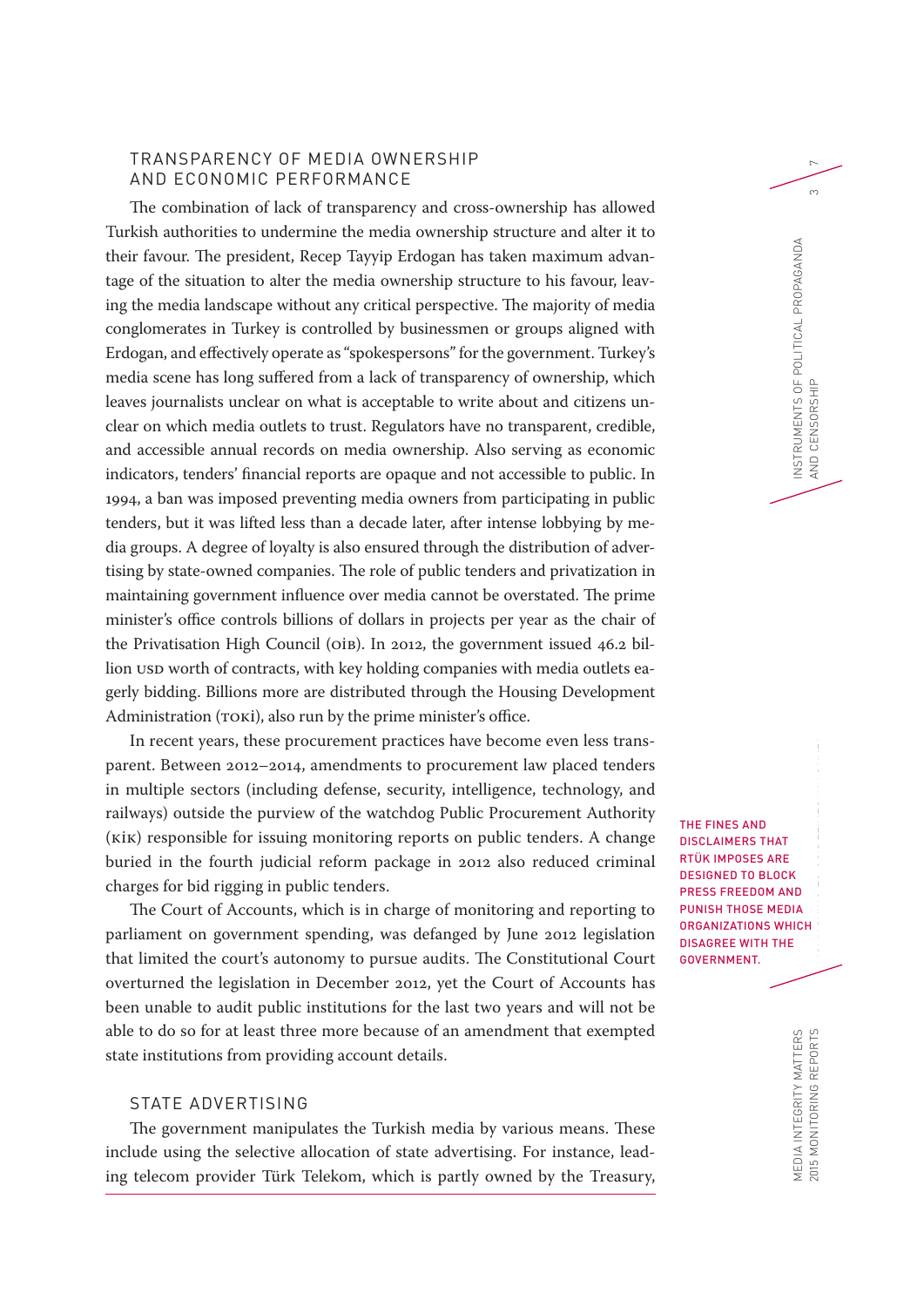celebrated its 175th anniversary by taking out eight-page advertisements most- <sup>7</sup> ly in 16 pro-government media outlets. However, oppositional newspapers, Zaman, BirGün, Bugün, Cumhuriyet, Meydan, Millet, Milli Gazete, Sözcü, Taraf, Today's Zaman and Yeni Asya were not supported by the funding from the company's advertisements. Nielsen revealed that outlets critical of the government were pushed to the bottom of the list in terms of the amount of ads purchased by state institutions.

Another recent example can be the 2015 general election campaign advertisement of the Turkey's main opposition party, The Republican People's Party's (CHP), being banned from the state broadcaster, TRT. CHP said it had been informed by state broadcaster TRT that it would not show the advertisement on the grounds it directly targeted the ruling Justice and Development Party (AKP). TRT, which is accused of being a government mouthpiece by the opposition, had drawn harsh criticism for favoritism in its coverage of President Recep Tayyip Erdogan during the presidential campaign period ahead of the 2014 elections. The Press Council, an independent professional journalistic association, called on the general manager of the TRT in July 2014 to resign over TRT's apparent favoritism toward Erdogan.

## SECTOR ANALYSIS AND MEDIA POLICY

There is no record on public policies' and regulatory proposals' in the media field in Turkey being developed on the basis of sector analysis and no verified audience measurement.

Law no. 6112 on the Establishment of Radio and Television Enterprises and their Media Services, which came into force in February 2011, ensures provision for the public interest with the statement that the main purpose of all media service providers should be to inform, entertain, and educate citizens. However, the law does not provide any statements on the transparency. There has been no public consultation on digitalisation policies and the public remains largely unaware of them. The greatest criticism to Law no. 6112 is that it focuses too much on commercial communication and ignores the public service dimension of the media. Law no. 6112 is rather problematic in terms of defining RTÜK's function as a monitoring and censorship body rather than a "regulator." The law was adopted without the consultation of experts, and sector reports and analyses. This law is not promising in terms of the debates on diversity in media and democratization of broadcasting.

Periodic sector analyses aiming to disclose informal economic pressures on independent reporting have not been conducted by any state body in Turkey and there is no authority in Turkey responsible for this subect.

There has been no privatisation of state-owned media in Turkey.

2015 MONITORING REPORTS  $\blacksquare$ LAW NO. 6112 IS RATHER PROBLEMATIC IN TERMS OF DEFINING RTÜK'S FUNCTION AS A MONITORING AND CENSORSHIP BODY RATHER THAN A "REGULATOR." THE LAW WAS ADOPTED WITHOUT **CONSULTATION** OF EXPERTS, AND SECTOR REPORTS AND ANALYSES.

INSTRUMENTS OF POLITICAL PROPAGANDA AND CENSORSHIP 4

AND CENSORSHIP

NSTRUMENTS OF POLITICAL PROPAGANDA

 $\overline{4}$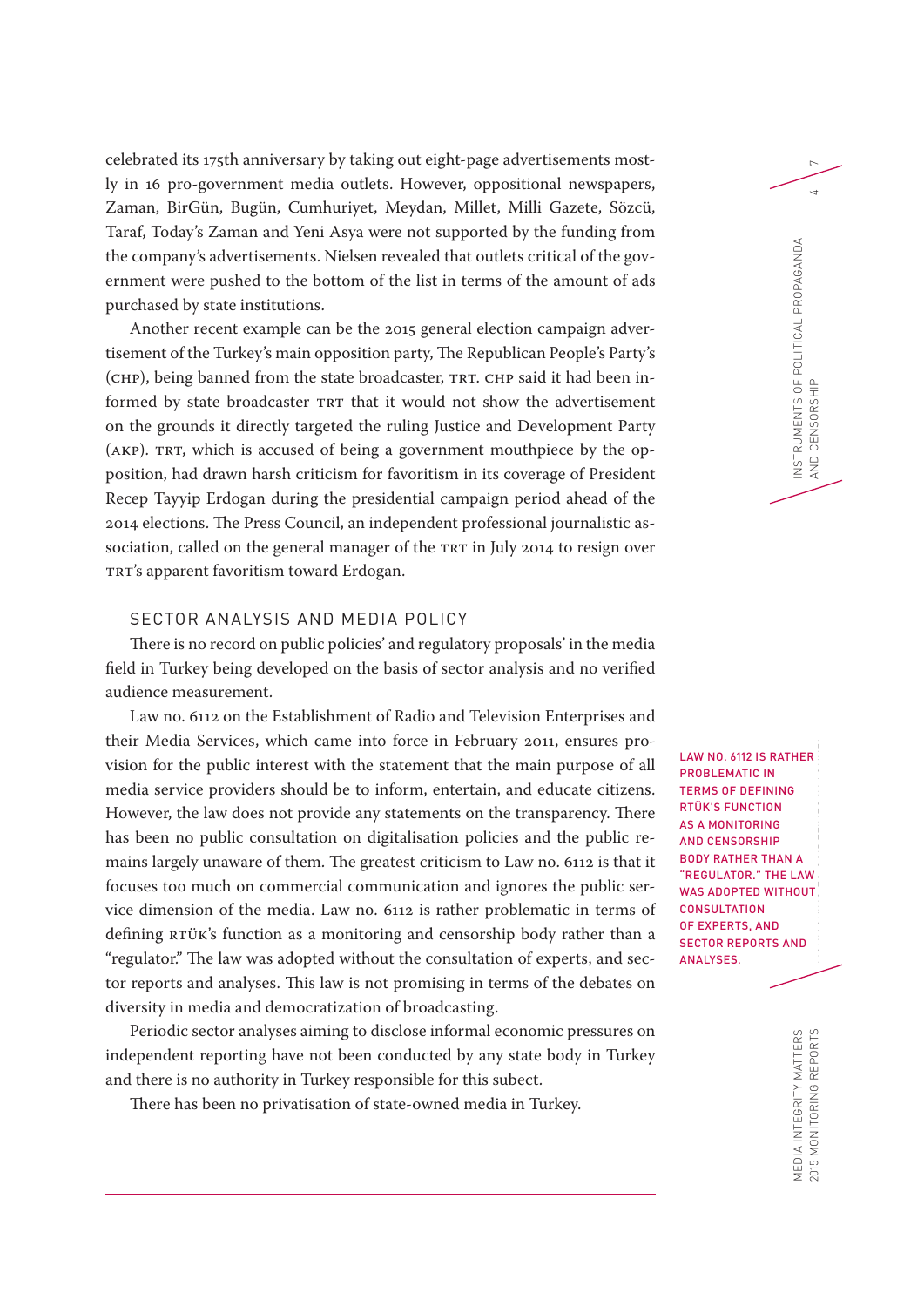## PUBLIC SERVICE MEDIA

## INDEPENDENCE OF THE PSB IN LEGISLATION AND IN PRACTICE

TRT, the Turkish Radio and Television Corporation (Türkiye Radyo ve Televizyon Kurumu), had a monopoly until 1990. In 1993, TRT's monopoly position in broadcasting was legally terminated by the addition of a new paragraph to the Article 133 of the Constitution: "Radio stations and television channels shall be freely established by the law." With this amendment, the Constitution not only granted the "plurality /pluralism" and obliged the "authorization" in broadcasting system, but also bestowed "autonomy" as a new indispensable feature to TRT Corporation, which already existed as an "impartial public legal entity".

TRT has 14 TV channels in total among which there are five domestic and three international TV channels, and broadcasts in 38 languages, including Kurdish and Armenian. TRT 1 is a family and entertainment channel; TRT Haber (until 2010 TRT 2) carries news, sports reports, and weather forecasts during the day and serious documentaries, arts programs, and international cinema in the evenings; TRT 3 broadcasts sports events and parliamentary sessions; TRT Çocuk is a children's channel which shares the airwaves with the educational channel TRT 4; and TRT 5 Anadolu broadcasts regional programs. TRT GAP exists to support a major regional development scheme, the South-Eastern Anatolia Project; and TRT 6, launched in January 2009, is a 24-hour Kurdishlanguage service. The other domestic channels are TRT Müzik (24-hour music), TRT Belgesel (24-hour multilingual tourist-oriented documentaries), TRT HD (high-definition), and TRT 4K (ultra high-definition).

Turkish Radio Television Law (no. 2954) ensures the impartiality of TRT as a "public economic enterprise" with some special provisions.

### PSB – A TOOL FOR PROPAGANDA

Although TRT was established as an autonomous corporation in 1964, it has always functioned as a propaganda outlet. TRT's autonomy has also been explicitly undermined by the government's influence over appointments to the board of directors. According to Law no. 6112 on the Establishment of Radio and Television Enterprises and their Media Services, board membership reflects the political parties' presence in the government. This ensures that the most powerful political parties dominate the board's deliberations. TRT is heavily slanted in favor of the party in power and their supporters. No news critical of the government is likely to make it into the news broadcasts. These broadcasts reflect the new ideological status quo, i.e., present a mixture of religion-tinted conservatism, superficial liberalism, and a pragmatic pro-governmental line.

The Radio and Television Supreme Council (RTÜK) issued warnings to TRT for disproportionate coverage of the ruling AKP party during the March local elections in 2014. According to RTÜK, of the total broadcast time from TRT

2015 MONITORING REPORTS  $\blacksquare$ ALTHOUGH TRT WAS ESTABLISHED AS AN AUTONOMOUS CORPORATION IN 1964, IT HAS ALWAYS FUNCTIONED AS A PROPAGANDA OUTLET. TRT'S AUTONOMY HAS ALSO BEEN EXPLICITLY UNDERMINED BY THE GOVERNMENT'S INFLUENCE OVER APPOINTMENTS TO THE BOARD OF DIRECTORS. THE RADIO AND TELEVISION SUPREME COUNCIL (RTÜK) ISSUED WARNINGS TO TRT FOR DISPROPORTIONATE COVERAGE OF THE RULING AKP PARTY DURING THE LOCAL ELECTIONS IN 2014.

INSTRUMENTS OF POLITICAL PROPAGANDA AND CENSORSHIP 5

AND CENSORSHIP

NSTRUMENTS OF POLITICAL PROPAGANDA

 $\overline{a}$ 

MEDIA INTEGRITY MATTERS<br>2015 MONITORING REPORTS MEDIA INTEGRITY MATTERS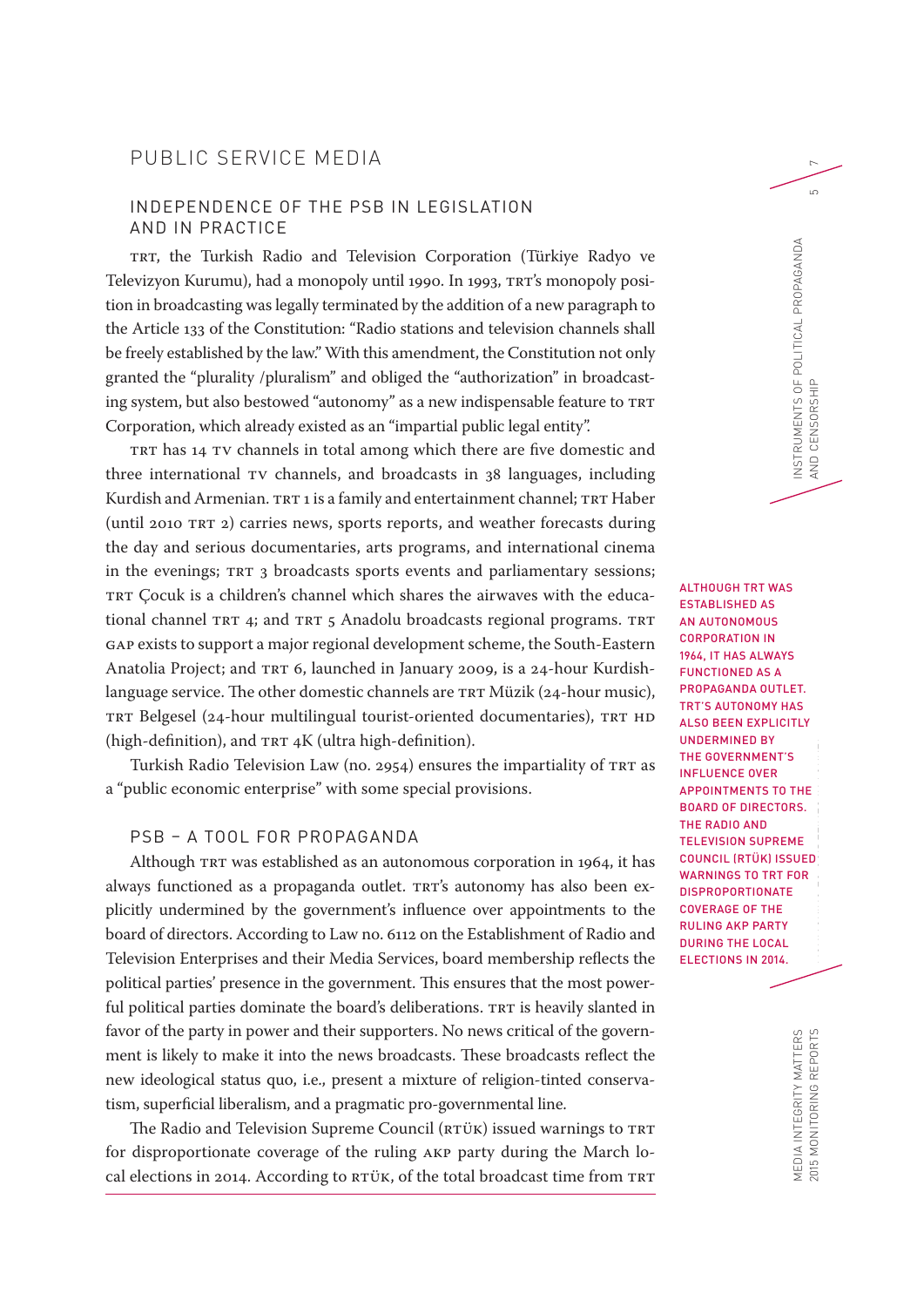News reports on political rallies, 89.52 per cent (13 hours 32 minutes) was given <sup>7</sup> over to the AKP, 5.29 per cent (48 minutes) to the Nationalist Movement Party (Milliyetçi Hareket Partisi, MHP, 4.96 per cent (45 minutes) to the Republican People's Party (Cumhuriyet Halk Partisi, CHP) and 0.22 per cent (2 minutes) to the Peace and Democracy Party (Barış ve Demokrasi Partisi, BDP. In that respect, TRT violated every aspect of the principle laid out in the Article 5 of the Broadcasting Law on the Establishment of Radio and Television Enterprises and their Media Services (Law no. 6112) that states the corporation is obliged to "produce sufficient broadcasts on subjects of interest to the public in order to enable the healthy and free development of public opinion; produce broadcasts that are impartial; and [the Corporation] should not be used as an instrument for the interests of a political party, group, interest group, belief or idea." During 2015 general election campaign, TRT has refused to air an election campaign advertisement by the main opposition Republican People's Party (CHP) "because it directly targets the government," a senior party official said on April 11.

The major weakness of TRT as an institution is party nepotism with its overstaffed structure. The content of many programs, including children's cartoons or educational shows, are conservative and religious in values which can be regarded as a problematic development in terms of the philosophy of public service broadcasting. TRT's financing system and revenues are constantly being questioned because of its permanent endorsement of the official position of the state and/or government on almost any subject.

## FINANCIAL AUTONOMY AND SUSTAINABILITY

The Revenues of Turkish Radio Television Corporation Law (no. 3093) determines the provisions for the funding of the public service broadcasting.

State subsidies have been guaranteed for TRT through income received by the Turkish Electricity Distribution Authority (Türkiye Elektrik Dağıtım AŞ, TEDAŞ). Electricity subscribers are charged a tax that goes to TRT and amounts to as much as 2 percent of their electricity bills. The rest of TRT's funding comes from government grants (around 20 percent), with the final 10 percent coming from advertising revenues.

The amount that TRT made in 2013 from taxpayers' electricity bills totaled 800 million TL (approximately 266 million EUR) which is 54 percent of its total annual revenue, according to a report released by the Court of Accounts on 31 December 2014.

## RESPECT FOR AUDIENCES

In Turkey there is only the general obligation for TRT to publish an annual broadcasting plan. The TRT broadcasts are out of scope of RTÜK's monitoring.

The Turkish Court of Accounts (Sayıstay), whose task is to monitor and report to the Parliament on government spending, was defanged by June 2012 legislation that limited the court's autonomy. However, the court issued an

2015 MONITORING REPORTS  $\blacksquare$ THE MAJOR WEAKNESS OF TRT AS AN INSTITUTION IS PARTY NEPOTISM WITH ITS OVERSTAFFED STRUCTURE. THE CONTENT OF MANY PROGRAMS, INCLUDING CHILDREN'S CARTOONS OR EDUCATIONAL SHOWS, ARE CONSERVATIVE AND RELIGIOUS IN VALUES WHICH CAN BE REGARDED AS A PROBLEMATIC DEVELOPMENT IN TERMS OF THE PHILOSOPHY OF PUBLIC SERVICE BROADCASTING.

INSTRUMENTS OF POLITICAL PROPAGANDA AND CENSORSHIP 6

AND CENSORSHIP

NSTRUMENTS OF POLITICAL PROPAGANDA

 $\sim$